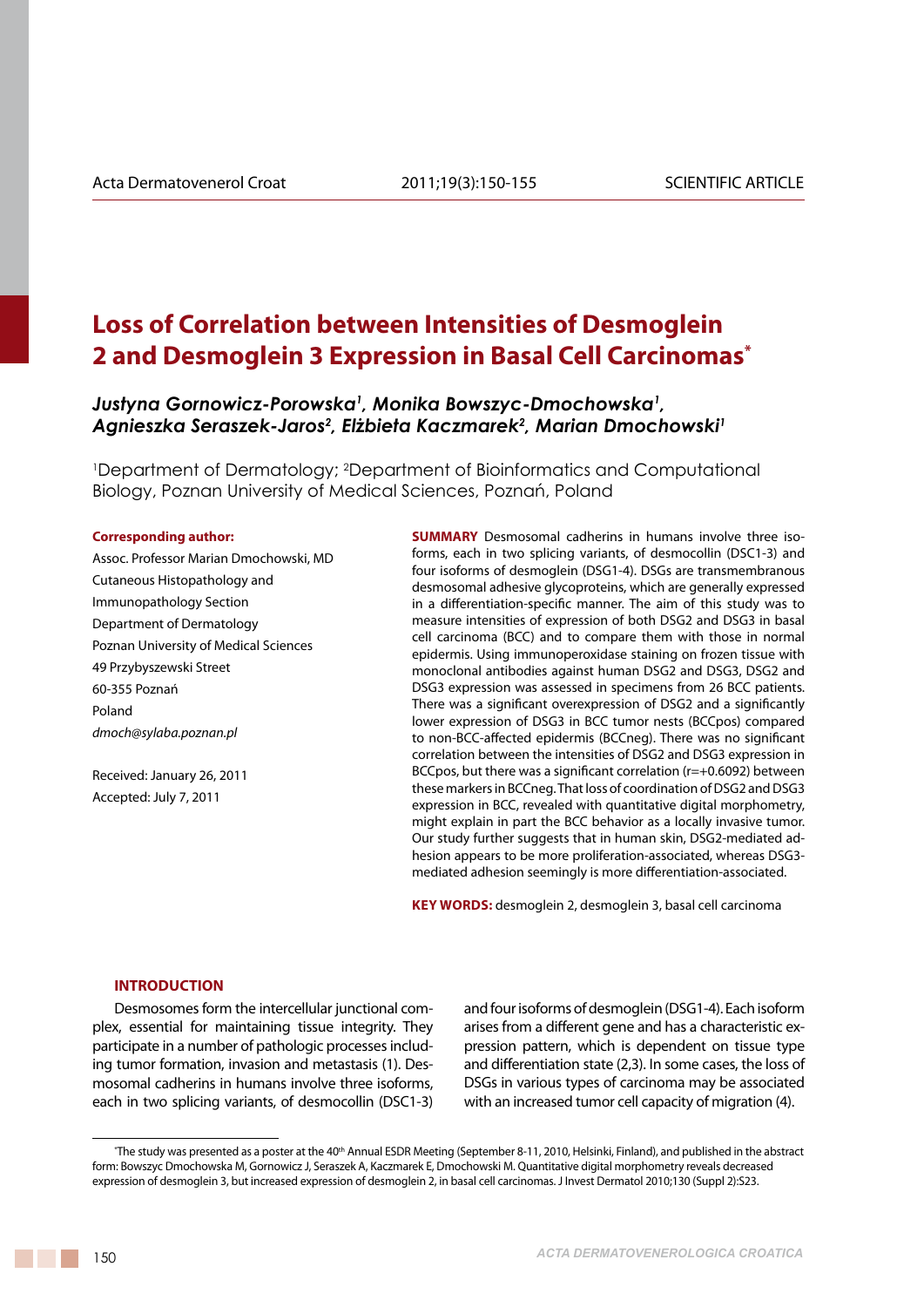DSG1 and DSG3 are restricted to stratified epithelia (5). DSG1 is more intensively expressed as the cells differentiate toward stratum corneum, and is very little detectable in the basal layer, whereas DSG3 is localized to the basal and immediate suprabasal layers (6). In normal human epidermis, DSG2 is expressed at low levels, and has been reported to be restricted to the lowermost epidermis (5). DSG2 expression fades with keratinocyte differentiation, whereas DSG3 expression decreases somewhat gradually from the basal into the spinous cell layers (3). DSG4 expression is restricted to the highly differentiated upper cell layers (2). The distribution of DSGs in hair follicles has been described in some studies. Similar to epidermis, hair follicle is compartmentalized into a hierarchy of cell types based on the level of differentiation (6). DSG1 is expressed in the inner root sheath and the innermost layers of the outer root sheath. There is a report that DSG2 is highly expressed by the least differentiated cells of the cutaneous epithelium, including the hair follicle bulge of the fetus and adult, bulb matrix cells, and basal layer of the outer root sheath (6). Expression of DSG3 in hair follicle is correlated with different types of keratinization (all layers of the outer root sheath in the areas of trichilemmal keratinization and mainly basal layer in the areas of epidermal-like keratinization) (6). DSG4 is expressed specifically in the hair shaft cortex, lower hair cuticle, and upper inner root sheath cuticle (7). Probably this molecule is a key mediator of keratinocyte cell adhesion in hair follicle, where it coordinates transition from proliferation to differentiation (5).

Recent studies have suggested that bulge region might be a reservoir of stem cells of hair follicles (8,9). Hair follicle stem cells are multipotent and have a superior clonogenicity and proliferative capacity. They are capable of giving rise to all cell types of hair, epidermis and sebaceous gland (6,8,9). Bulge cells might be susceptible to genetic alteration and be a source of carcinogenic mutations (9). Some data suggest that several skin tumors including basal cell carcinoma (BCC) might be derived from hair follicle cells, particularly bulge cells (9).

Basal cell carcinoma is one of the most frequent types of cancer in humans. It is usually slow growing and rarely metastasizes; however, it can cause clinically significant local destruction and disfigurement when neglected or inadequately treated (10,11). The growth of BCC is usually localized to the area of its origin; nevertheless, disturbance of adhesion should be regarded as a feature of its pathogenesis (12). Clinical appearances and morphology are diverse (11). Basal cell carcinomas have many traditional histopathologic subtypes, depending on the predominating pattern, including the following (13): *solidum, adenoides, cysticum, keratoticum, pigmentosum, superficiale, cicatrisans, styloides,* and their combinations.

There is some evidence that BCC etiology is dependent on several signaling pathways, like hedgehog, Wnt signaling and MAPK pathway (11). Literature data suggest that overexpression of desmosomal marker, DSG2, can deregulate multiple signaling pathways associated with the development of skin tumors (14).

The aim of this study was to measure intensities of expression of both DSG2 (apparently not pemphigus autoantigen) and DSG3 (known pemphigus autoantigen) in BCC, and to compare them with those in normal epidermis in order to simultaneously assess the role of DSG2 and DSG3, both adhesive molecules, in differentiation and proliferation of keratinocytes in physiological and pathological (local malignancy) conditions in humans.

### **MATERIAL AND METHODS**

The study included 26 patients (18 men and 8 women) with various histologic subtypes of BCC, diagnosed and treated at Department of Dermatology, Poznan University of Medical Sciences in Poland between November 2009 and July 2010. Expression of DSG2 and DSG3 was evaluated in BCC tumor nests (BCCpos) irrespectively of the BCC histologic subtype, and in non-BCC-affected epidermis (BCCneg) in patients with BCC. Conventional hematoxylin and eosin staining was performed in all cases to establish the diagnosis. The appropriate immunohistochemical procedure controls were performed. Frozen specimens had to be used for immunohistochemistry throughout the study because attempts with paraffin-embedded specimens for DSG3 visualization under various conditions proved futile.

The study of expression of DSG2 and DSG3 was performed on frozen tissues subjected to 4-µm cryosectioning and then mounted on poly-L-lysine coated glass slides. DSG2 and DSG3 were detected with the use of monoclonal murine antibodies (anti-DSG2 from AbD Serotec, UK) (anti-DSG3 from Invitrogen, USA, immunogen was human DSG3 extracellular domain). The slides were incubated with an appropriate dilution of antibodies at room temperature for 1 hour.

To visualize immunoreactivity, the sections were treated with LSAB+ system+ HRP visualization kit (Dako, Denmark). Then the slides were washed with PBS, counterstained with hematoxylin, coverslipped, and examined by light microscopy (BX40, Olympus, Japan) under magnification x400 and digitally photographed (Fig. 1A,B and Fig 2A,B).

a da ka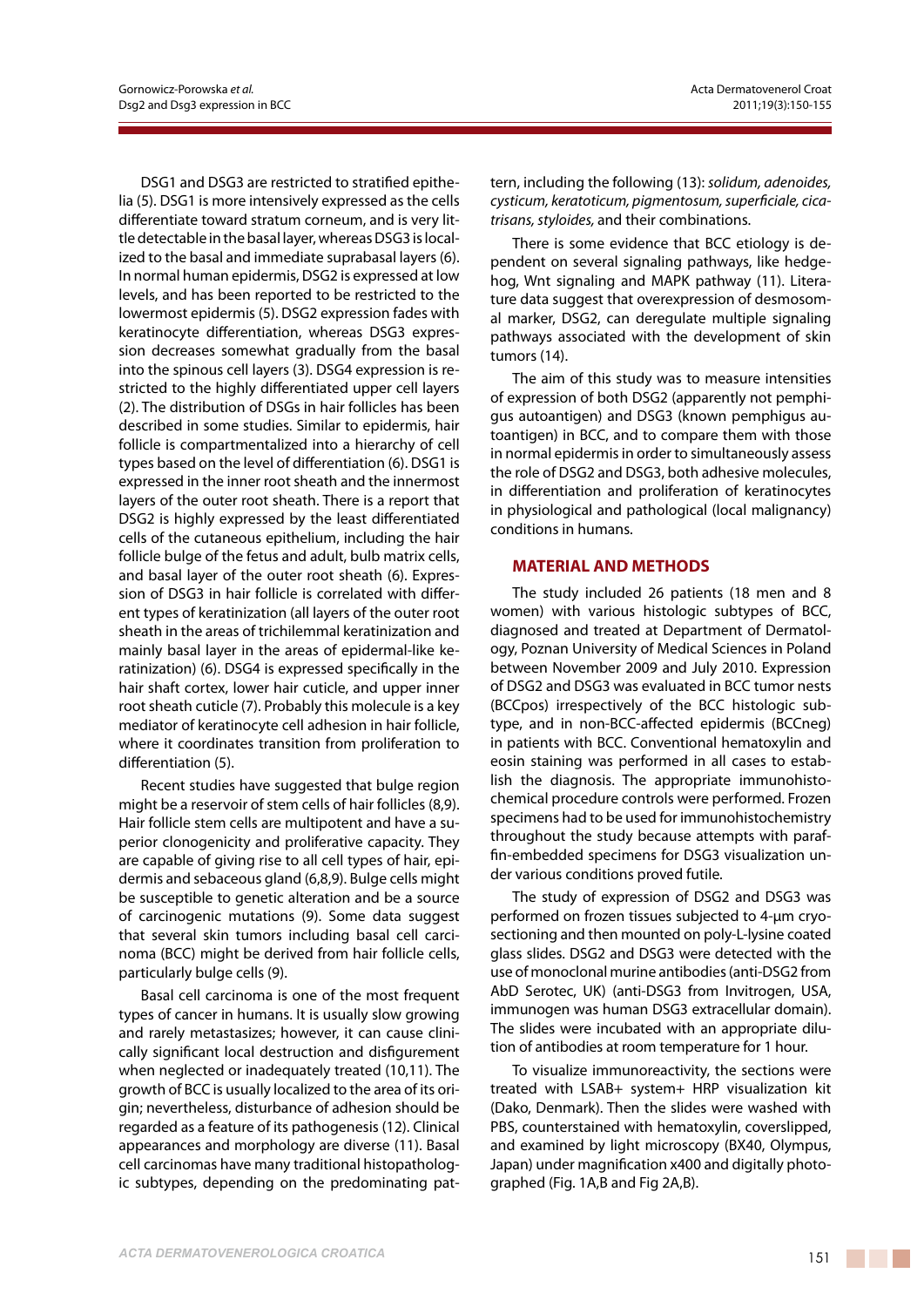

**Figure 1.** Intense DSG3 expression (A) compared to low DSG2 expression (B) in non-BCC-affected epidermis (BCCneg) in a patient with BCC (immunoperoxidase staining on frozen sections); DSG3 expression (C) and DSG2 expression (D) processed with digital microscopic image analysis in BCCneg. (original magnification x400)

We used the quantitative morphometric software (Amiga Analyser 4D, Poland) to evaluate quantitatively the positive immunostaining signals of DSG2 and DSG3 in BCCpos and in BCCneg serving as an internal control (Fig. 1C,D and Fig. 2C,D). Expression of these proteins in BCCpos and BCCneg on serial sections was measured in percentage of DSG2/DSG3 reaction (area of positive reaction divided by area studied and then multiplied by 100).



**Figure 2.** Decreased DSG3 expression (A) and overexpression of DSG2 (B) in BCC tumor nests (BCCpos) (immunoperoxidase staining on frozen sections); DSG3 expression (C) and DSG2 expression (D) processed with digital microscopic analysis in BCCpos. (original magnification x400)



**Figure 3.** Significant correlation (r=+0.6092) between intensities of DSG2 and DSG3 expression (in percentage of DSG2/DSG3 reaction) in non-BCC-affected epidermis (BCCneg). Trend line is shown.

Statistical analysis was done using Wilcoxon test (DSG2 *versus* DSG3) and Mann-Whitney test (DSG2 in BCCpos *versus* DSG2 in BCCneg and DSG3 in BCCpos *versus* DSG3 in BCCneg). Correlation between DSG2 and DSG3 expression in BCCpos and BCCneg was calculated using Spearman's rank correlation coefficient. All analyses were performed using the Statistica PL 8.0 StatSoft statistical software.

### **RESULTS**

Results are shown in Table 1 and Figures 1-4. On quantitative analysis of immunohistochemical examination, the expression of DSG2 and DSG3 showed differences between BCCpos and BCCneg. There was a significant overexpression of DSG2 and significantly lower expression of DSG3 in BCCpos compared to BCCneg (Table 1). In immunohistochemical study, most of the BCCneg areas were negative or weakly positive for DSG2 staining, but strongly positive for DSG3 staining (Fig. 1). Conversely, the BCCpos areas mostly were positive for DSG2 staining and negative/weakly positive for DSG3 staining (Fig. 2).



**Figure 4.** Lack of correlation (r=+0.1822) between intensities of DSG2 and DSG3 expression (in percentage of DSG2/DSG3 reaction) in BCC tumor nests (BCCpos). Trend line is shown.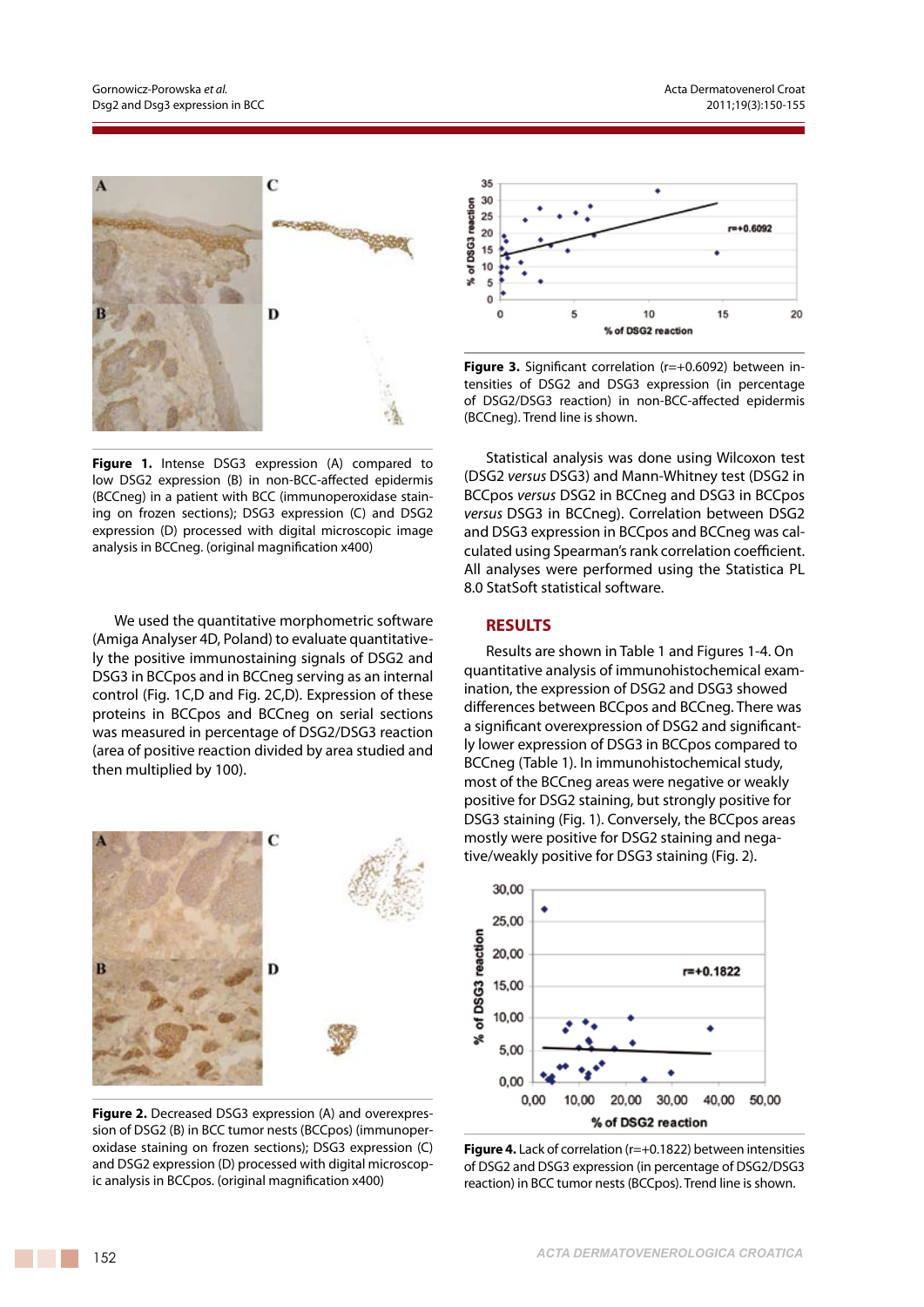| <b>Table 1.</b> Intensities of DSG2 and DSG3 expression (in percentage of DSG2/DSG3 reaction) in study groups |                        |                                                                   |                                                                   |                                                     |                                                     |                                                                              |
|---------------------------------------------------------------------------------------------------------------|------------------------|-------------------------------------------------------------------|-------------------------------------------------------------------|-----------------------------------------------------|-----------------------------------------------------|------------------------------------------------------------------------------|
| Study<br>group                                                                                                | Number of<br>cases (n) | DSG2 expres-<br>sion<br>$%$ of DSG2<br>reaction)<br>Mean $\pm$ SD | DSG3 expres-<br>sion<br>$%$ of DSG3<br>reaction)<br>Mean $\pm$ SD | DSG2 expression  <br>Statistical signifi-<br>cance  | Statistical signifi-<br>cance                       | DSG3 expression   DSG2 versus DSG3<br>expression<br>Statistical significance |
| <b>BCCpos</b>                                                                                                 | 26                     | $12.71 \pm 8.58$                                                  | $5.17 + 5.52$                                                     | <b>BCCpos versus</b><br><b>BCCneg</b><br>$p=0.0001$ | <b>BCCpos versus</b><br><b>BCCneg</b><br>$p=0.0001$ | DSG2 versus DSG3 in<br>BCCpos $p=0.0002$                                     |
| <b>BCCneg</b>                                                                                                 | 25                     | $3.04 \pm 3.60$                                                   | $\overline{\phantom{0}}$                                          |                                                     |                                                     | DSG2 versus DSG3 in<br>BCCneg $p=0.0001$                                     |
| <b>BCCneg</b>                                                                                                 | 26                     |                                                                   | $16.60 \pm 7.98$                                                  |                                                     |                                                     |                                                                              |

There was a significant correlation (r=+0.6092) between the intensities of DSG2 and DSG3 expression in BCCneg (Fig. 3), but no such correlation between these markers in BCCpos (r=+0.1822) (Fig. 4).

## **DISCUSSION**

Our results showed clear difference in DSG2 and DSG3 expression between BCCpos on the one hand and BCCneg on the other. These results corroborate those of our previous studies (3,15). Some results of this study are also compatible with data obtained by Brennan *et al*. (14), who demonstrated an increased expression of DSG2 in malignant skin tumors. Analysis of literature on molecular components of desmosomes and their association with tumorigenesis reveals that coordination of expression of these molecules in tumor cells is often altered. However, these data are still controversial.

Findings obtained by Chen *et al.* (16), who demonstrated the expression of DSG3 in normal oral keratinocytes to be very low in contrast to high levels of expression in head and neck cancer cells, are incompatible with this view. Moreover, they found that 61% of patients with head and neck cancer studied had DSG3 protein overexpression in tumor tissues compared to paired grossly normal counterparts. Similarly, Chi-Che *et al.* (1) report on overexpression of DSG3 in inverted papilloma (IP) and IP with squamous cell carcinoma (SCC). This group of researchers has also demonstrated that this overexpression correlated with malignant transformation of IP. Moreover, at the transcriptional level of DSG3, overexpression was observed in pulmonary SCCs, but in adenocarcinomas the expression was very limited (17). Also, their results do not corroborate the finding by Shirakata *et al*. (18), who demonstrated DSG3 to be the predominant desmoglein isoform in both keratinizing and non-keratinizing oral epithelia. Therefore, it might be advantageous to analyze DSG3 expression more thoroughly, as its levels apparently do show significant variations in different types of carcinoma. To resolve this issue, we suggest using a wider scope of investigated sample materials in respect to both the type of carcinoma and the cells assessed (oral keratinocytes *versus* skin keratinocytes), as well as different clones of the monoclonal antibodies to DSG3 which would be capable of recognizing various epitopes of a protein undergoing posttranslational modifications.

During the last decade, the expression of cadherins and desmosomal proteins during tumor progression has been subjected to extensive studies, the majority of which have been focused on the role of E-cadherin. The loss of E-cadherin expression and/ or function has been observed during tumor progression of most carcinomas (19). Kurzen *et al.* (20) found no qualitative correlation of desmoplakin or plakoglobin expression with the risk of metastasis in SCC of the skin. On the other hand, many literature reports have documented alterations in the expression of desmosomal cadherins during the process of tumorigenesis (21). Recent studies have shown the loss of DSG2 in gastric cancer (22,23), DSC2 in colorectal cancer (24) and DSC3 in breast cancer (25). In contrast to gastric cancer, DSG2 was overexpressed in both SCC of the skin (18) and in BCC (26). Tada *et al*. (27) semiquantitatively analyzed immunofluorescent images suggesting that the expression of DSG1 and plakoglobin is markedly reduced or absent in both SCC and BCC tumor cells (27). Goyal *et al*. have recently reported no statistically significant difference in the expression of E-cadherin and catenins (α-, β-, γcatenin) in the paired normal background and tumor tissues (human breast cancer) (28). Some studies (29)

a sa na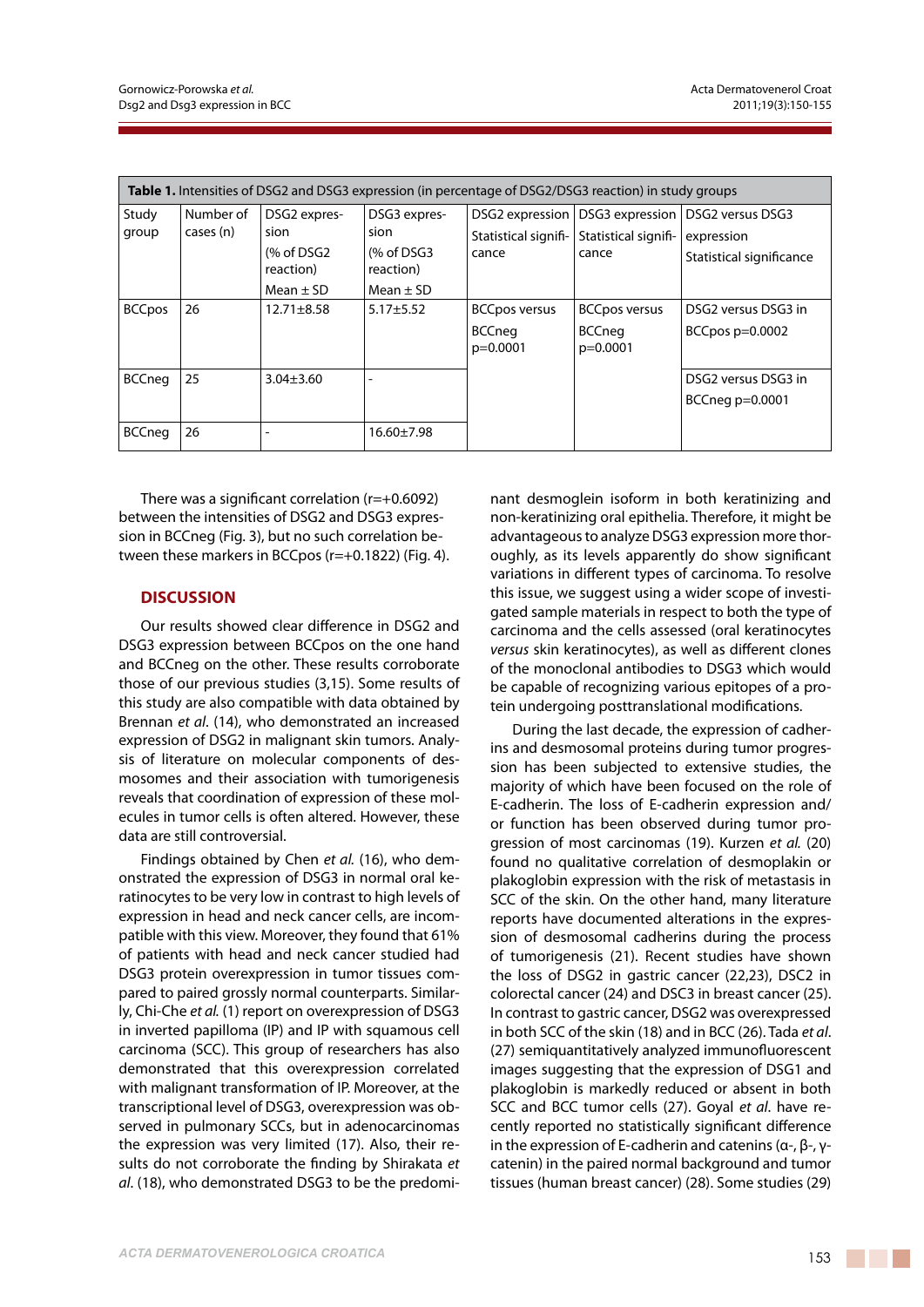demonstrated that down-regulated expression of Ecadherin, catenins and p120 occurs frequently in hepatocellular carcinomas. Future research may show whether the expression levels of certain desmosomal protein coding genes, or perhaps an expression level network of many genes might serve as a new biomarker of tumorigenesis.

Furthermore, hair follicles, which physiologically express DSGs, apparently are involved in both pemphigus pathogenesis and BCC pathogenesis (15). Particularly, bulge cells are in the area of research interest because of their possible role in tumorigenesis (9), including that of BCC. Several research groups have noted that some BCCs express K-15 that is usually expressed in human follicle bulge cells (9). Interestingly, it has been found that overexpression of *Shh* gene (sonic hedgehog), a gene essential for hair follicle morphogenesis, resulted in the formation of BCClike tumors (9). However, Youssef *et al.* (30) have very recently revealed that BCC does not originate from bulge stem cells, as previously thought. With the use of clonal analysis in a mouse model of the disease, they found that BCC arised from long-term resident progenitor cells of the interfollicular epidermis and upper infundibulum (30). Still, DSGs can be important in BCC pathogenesis regardless of the issue of BCC cellular origin, as they are expressed in both bulge region and upper infundibulum of the hair follicle and interfollicular epidermis. Furthermore, analyzing DSGs expression patterns in relation to various histologic subtypes of BCC might help clarify the issue of differences in the biological behavior of these BCC subtypes.

## **CONCLUSION**

Thus, our results seem to indicate that both DSG2 and DSG3 might be involved in BCC pathogenesis. Seemingly, the expression of DSG2 and DSG3, adhesion molecules that plausibly play different roles in proliferation and differentiation of epidermis, is coordinated in BCCneg, but this apparent coordination is lost in BCCpos. That loss of coordination of DSG2 and DSG3 expression, revealed with quantitative digital morphometry, in BCC might in part explain BCC behavior as a locally invasive tumor.

There is still a very interesting issue of what role desmosomal adhesion and desmosomal components (particularly DSGs) play in carcinogenesis. The disturbance of desmosomal adhesion can result in tissue integrity damage and possibly induction of tumor cell migration and proliferation. Our BCC study, in which both physiological and pathological expression of both DSG2 and DSG3 was statistically

compared using quantitative digital morphometry further suggests that in human skin DSG2-mediated adhesion appears to be more proliferation-associated, whereas DSG3-mediated adhesion seemingly is more differentiation-associated.

## **References**

- 1. Chi-Che H, Ta-Jen L, Po-Hung Ch, Yun-Shien L, Chi-Cheng Ch, You-Jia J, *et al*. Desmoglein 3 is overexpressed in inverted papilloma and squamous cell carcinoma of sinonasal cavity. Laryngoscope 2010;120:26-9.
- 2. Ishii K. Identification of desmoglein as a cadherin and analysis of desmoglein domain structure. J Invest Dermatol 2007;127:E6-7.
- 3. Bowszyc-Dmochowska M, Gornowicz J, Seraszek A, Kaczmarek E, Dmochowski M. Quantitative digital morphometry reveals decreased expression of desmoglein 3, but increased expression of desmoglein 2, in basal cell carcinomas. J Invest Dermatol 2010;130(Suppl 2):S23.
- 4. Narayana N, Gist J, Smith T, Tylka D, Trogdon G, Wahl III JK. Desmosomal component expression in normal, dysplastic, and oral squamous cell carcinoma. Dermatol Res Pract 2010; article ID 649731: 1-7. Available from: http://www.hindawi. com/journals/drp/2010/649731.html.
- 5. Brennan D, Hu Y, Medhat W, Dowling A, Mahoney MG. Superficial Dsg2 expression limits epidermal blister formation mediated by pemphigus foliaceus antibodies and exfoliative toxins. Dermatol Res Pract 2010; article ID 410278:1-10. Available from: http://www.hindawi.com/journals/ drp/2010/410278.html.
- 6. Wu H, Stanley JR, Cotsarelis G. Desmoglein isotype expression in the hair follicle and its cysts correlates with type of keratinization and degree of differentiation. J Invest Dermatol 2003;120:1052-7.
- 7. Bazzi H, Demehri S, Potter CS, Barber AG, Awgulewitsch A, Kopan R, *et al*. Desmoglein 4 is regulated by transcription factors implicated in hair shaft differentiation. Differentiation 2009;78:292-300.
- 8. Ma DR, Yang EN, Lee ST. A review: the location, molecular characterization and multipotency of hair follicle epidermal stem cells. Ann Acad Med 2004;33:784-8.
- 9. Ohyama M. Hair follicle bulge: a fascinating reservoir of epithelial stem cells. J Dermatol Sci 2007;46:81-9.
- 10. Wong CSM, Strange RC, Lear JT. Basal cell carcinoma. BMJ 2003;327:794-8.
- 11. Telfer NR, Colver GB, Morton CA. Guidelines for the management of basal cell carcinoma. Br J Dermatol 2008;159:35-48.